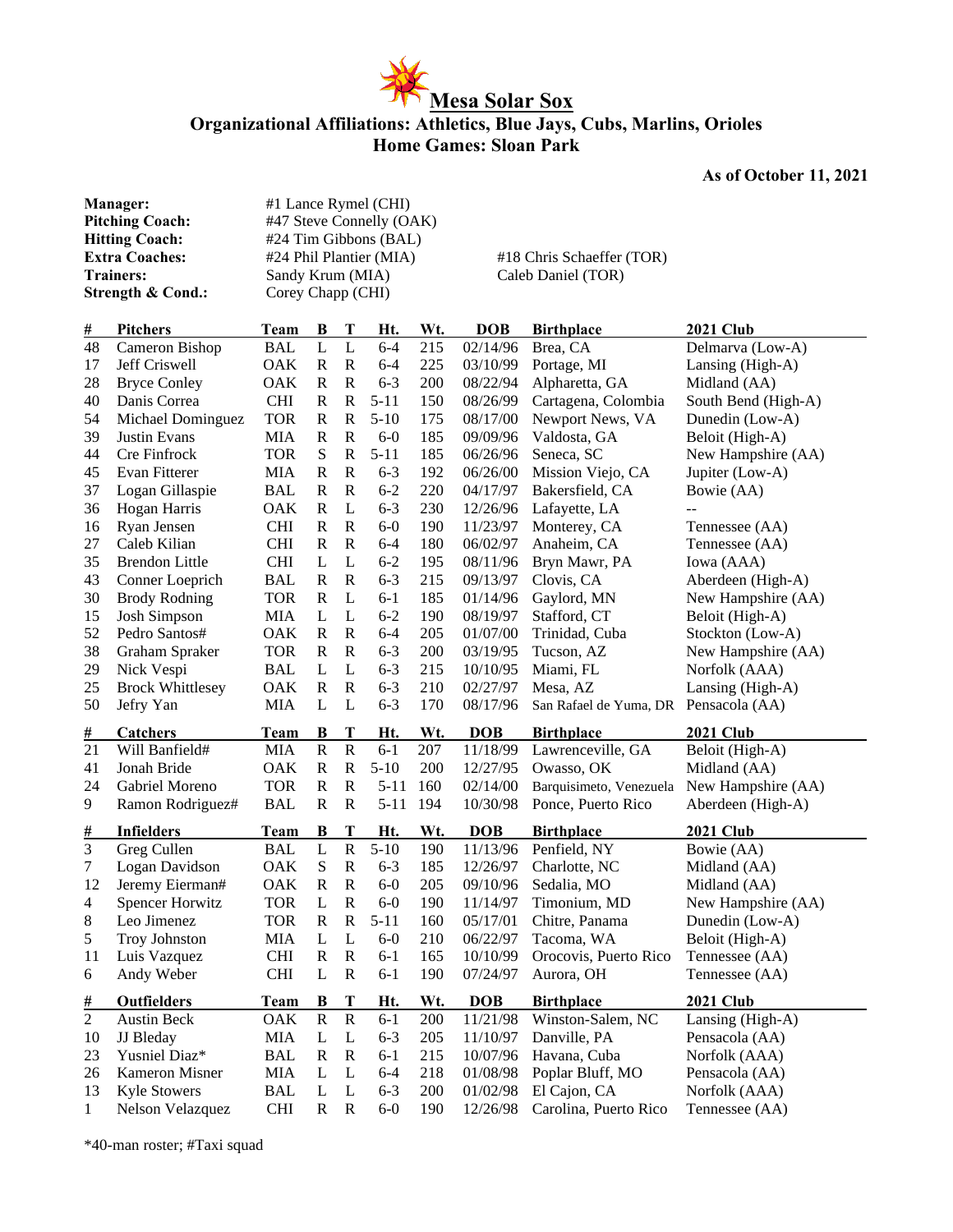

## **Organizational Affiliations: Braves, Mariners, Padres, Phillies, Pirates Home Games: Peoria Sports Complex**

## **As of October 11, 2021**

| Manager:<br><b>Pitching Coach:</b><br><b>Hitting Coach:</b><br><b>Extra Coaches:</b><br><b>Trainers:</b> |                                        | #17 Anthony Contreras (SD)<br>#32 Bo Henning (ATL) |                          |                          |                     |            |                      |                                               |                                         |
|----------------------------------------------------------------------------------------------------------|----------------------------------------|----------------------------------------------------|--------------------------|--------------------------|---------------------|------------|----------------------|-----------------------------------------------|-----------------------------------------|
|                                                                                                          |                                        | #30 Joe Thurston (SEA)                             |                          |                          |                     |            |                      |                                               |                                         |
|                                                                                                          |                                        | #97 Mike Calitri (PHI)                             |                          |                          |                     |            |                      | #32 Kieran Mattison (PIT)                     | #15 Zac Livingston (SEA)                |
|                                                                                                          |                                        | Aric Quinney (SEA)                                 |                          |                          |                     |            |                      | Tyler Brooks (PIT)                            |                                         |
|                                                                                                          | Strength & Cond.:                      | Mark Spadavecchia (SD)                             |                          |                          |                     |            |                      |                                               |                                         |
| <u>#</u>                                                                                                 | <b>Pitchers</b>                        | <b>Team</b>                                        | B                        | T                        | Ht.                 | Wt.        | <b>DOB</b>           | <b>Birthplace</b>                             | <b>2021 Club</b>                        |
| 43                                                                                                       | Dayeison Arias                         | <b>SEA</b>                                         | ${\bf R}$                | $\mathbf R$              | $6 - 1$             | 160        | 01/07/97             | San Cristobal, DR                             | Arkansas (AA)                           |
| 39                                                                                                       | Bear Bellomy                           | PIT                                                | $\mathbb{R}$             | $\mathbb{R}$             | $6 - 4$             | 205        | 11/29/96             | Charleston, WV                                | Indianapolis (AAA)                      |
| 52                                                                                                       | <b>Michael Burrows</b>                 | PIT                                                | $\mathbf R$              | $\mathbb{R}$             | $6 - 2$             | 183        | 11/08/99             | Waterford, CT                                 | Greensboro (High-A)                     |
| 59                                                                                                       | Roansy Contreras*                      | PIT                                                | $\mathbb{R}$             | $\mathbb{R}$             | $6-0$               | 175        | 11/07/99             | Peralvillo, DR                                | Altoona (AA)                            |
| 11                                                                                                       | Tom Cosgrove                           | SD                                                 | L                        | L                        | $6 - 2$             | 190        | 06/14/96             | Staten Island, NY                             | San Antonio (AA)                        |
| 60                                                                                                       | Hans Crouse*                           | PHI                                                | L                        | $\mathbf R$              | $6 - 4$             | 180        | 09/15/98             | Dana Point, CA                                | Reading (AA)                            |
| 35                                                                                                       | Luis Curvelo                           | <b>SEA</b>                                         | $\mathbf R$              | $\mathbb{R}$             | $6 - 1$             | 170        | 10/21/00             | Higuerote, Venezuela                          | Modesto (Low-A)                         |
| 55                                                                                                       | <b>Indigo Diaz</b>                     | <b>ATL</b>                                         | $\mathbf R$              | $\mathbb{R}$             | $6 - 5$             | 250        | 10/14/98             | North Vancouver, BC                           | Mississippi (AA) San                    |
| $\mathbf{1}$                                                                                             | MacKenzie Gore                         | <b>SD</b>                                          | L                        | L                        | $6 - 2$             | 197        | 02/24/99             | Wilmington, NC                                | Antonio (AA)                            |
| 13                                                                                                       | Jake Higginbotham                      | <b>ATL</b>                                         | L                        | L                        | $6-0$               | 190        | 01/11/96             | Buford, GA                                    | Rome (High-A)                           |
| 21                                                                                                       | Damon Jones                            | PHI                                                | L                        | L                        | $6 - 5$             | 233        | 09/30/94             | Twin Falls, ID                                | Leigh Valley (AAA)                      |
| 29                                                                                                       | Travis Kuhn                            | <b>SEA</b>                                         | $\mathbf R$              | $\mathbf R$              | $5 - 10$            | 195        | 05/20/98             | Laguna Hills, CA                              | Everett (AAA)                           |
| 33                                                                                                       | James McArthur                         | PHI                                                | R                        | $\mathbf R$              | $6 - 7$             | 230        | 12/11/96             | New Braunfels, TX                             | Reading (AA)                            |
| 56                                                                                                       | Erik Miller                            | PHI                                                | L                        | L                        | $6 - 5$             | 240        | 02/13/98             | St. Louis, MO                                 | Jersey Shore (High-A)                   |
| 47                                                                                                       | Carmen Mlodzinski                      | PIT                                                | R                        | $\mathbf R$              | $6 - 2$             | 232        | 02/19/99             | Hilton Head Island, SC Greensboro (High-A)    |                                         |
| 48                                                                                                       | <b>Jesse Scholtens</b>                 | <b>SD</b>                                          | $\mathbf R$              | $\mathbf R$              | $6 - 4$             | 230        | 04/06/94             | Fairfield, CA                                 | El Paso (AAA)                           |
| 18                                                                                                       | Devin Sweet                            | <b>SEA</b>                                         | S                        | $\mathbf R$              | $5 - 11$            | 183        | 09/06/96             | Greensboro, NC                                | Arkansas (AA)                           |
| 54                                                                                                       | Juan Then*                             | <b>SEA</b>                                         | ${\bf R}$                | $\mathbf R$              | $6 - 1$             | 175        | 02/07/00             | San Francisco de Macoris, DR Everett (High-A) |                                         |
| 34                                                                                                       | Jose Quezada                           | <b>SD</b>                                          | $\mathbb{R}$             | $\mathbf R$              | $5-9$               | 159        | 07/26/98             | Azua, DR                                      | Burlington (A)                          |
| 30                                                                                                       | Victor Vodnik                          | ATL                                                | $\mathbf R$              | $\mathbf R$              | $6-0$               | 200        | 10/09/99             | Whittier, CA                                  | Mississippi (AA)                        |
| 73                                                                                                       | Matt Waldron#                          | <b>SD</b>                                          | ${\bf R}$                | $\mathbf R$              | $6 - 2$             | 185        | 09/26/96             | Omaha, NE                                     | San Antonio (AA)                        |
| 20                                                                                                       | William Woods                          | <b>ATL</b>                                         | $\mathbf R$              | $\mathbf R$              | $6 - 3$             | 190        | 12/29/98             | Trenton, TN                                   | Rome (High-A)                           |
| #                                                                                                        | <b>Catchers</b>                        | <b>Team</b>                                        | B                        | T                        | Ht.                 | Wt.        | <b>DOB</b>           | <b>Birthplace</b>                             |                                         |
| $\overline{4}$                                                                                           | Drew Lugbauer                          | <b>ATL</b>                                         | $\mathbf{L}$             | $\overline{R}$           | $6 - 3$             | 220        | 08/23/96             | Pleasant Valley NY                            | Mississippi (AA)                        |
| 26                                                                                                       | Logan O'Hoppe                          | PHI                                                | $\mathbb{R}$             | ${\bf R}$                | $6 - 2$             | 185        | 02/09/00             | West Islip, NY                                | Reading (AA)                            |
| 27                                                                                                       | <b>Chandler Seagle</b>                 | <b>SD</b>                                          | $\mathbb{R}$             | ${\bf R}$                | $6-0$               | 190        | 05/23/96             | New Bern, NC                                  | San Antonio (AA)                        |
| #                                                                                                        | <b>Infielders</b>                      | <b>Team</b>                                        | B                        | T                        | Ht.                 | Wt.        | <b>DOB</b>           | <b>Birthplace</b>                             | <b>2021 Club</b>                        |
| $\boldsymbol{7}$                                                                                         | CJ Abrams                              | <b>SD</b>                                          | L<br>$\mathbb{R}$        | ${\bf R}$<br>$\mathbf R$ | $6 - 2$<br>$5 - 11$ | 185        | 10/03/00<br>06/22/95 | Alpharetta, GA                                | San Antonio (AA)                        |
| 22                                                                                                       | <b>Matt Batten</b>                     | <b>SD</b>                                          |                          |                          |                     | 180        |                      | Shelton, CT                                   | El Paso (AAA)                           |
| 10                                                                                                       | Ji-Hwan Bae                            | <b>PIT</b>                                         | L                        | $\mathbf R$              | $6-1$               | 185        | 07/26/99             | Daegu, South Korea                            | Altoona (AA)                            |
| $\overline{c}$                                                                                           | Jose Caballero<br><b>Nick Gonzales</b> | <b>SEA</b>                                         | $\mathbf R$<br>${\bf R}$ | ${\bf R}$<br>${\bf R}$   | $5 - 10$            | 185        | 08/30/96             | Panama City, Panama                           | Arkansas (AA)                           |
| 3<br>41                                                                                                  | Eguy Rosario                           | PIT<br><b>SD</b>                                   | $\mathbf R$              | $\mathbf R$              | $5-10$<br>$5-9$     | 195<br>150 | 05/27/99<br>08/25/99 | Vail, AZ<br>Juan Baron, DR                    | Greensboro (High-A)<br>San Antonio (AA) |
| 5                                                                                                        | <b>Bryson Stott</b>                    | PHI                                                | L                        | ${\bf R}$                | $6 - 3$             | 200        | 10/06/97             | Las Vegas, NV                                 | Reading (AA)                            |
| 8                                                                                                        | Luke Waddell                           | <b>ATL</b>                                         | L                        | $\mathbf R$              | $5-9$               | 180        | 07/13/98             | Loveland, OH                                  | Mississippi (AA)                        |
| #                                                                                                        | Outfielders                            | <b>Team</b>                                        | B                        | T                        | Ht.                 | Wt.        | <b>DOB</b>           | <b>Birthplace</b>                             | <b>2021 Club</b>                        |
| 12                                                                                                       | Zach DeLoach                           | <b>SEA</b>                                         | $\mathbf L$              | ${\bf R}$                | $6 - 1$             | 205        | 08/18/98             | Irving, TX                                    | Arkansas (AA)                           |
| 24                                                                                                       | Jesse Franklin V                       | ATL                                                | L                        | $\mathbf L$              | $6 - 1$             | 215        | 12/01/98             | Seattle, WA                                   | Rome (High-A)                           |
| 6                                                                                                        | Cade Marlowe                           | <b>SEA</b>                                         | L                        | $\mathbf R$              | $6 - 1$             | 210        | 06/24/97             | Tifton, GA                                    | Everett (High-A)                        |
| 9                                                                                                        | Simon Muzziotti*                       | PHI                                                | L                        | L                        | $6 - 1$             | 175        | 12/27/98             | Cumana, Venezuela                             | Leigh Valley (AAA)                      |
| 25                                                                                                       | Canaan Smith-Njigba                    | PIT                                                | L                        | $\mathbf R$              | $6-0$               | 240        | 04/30/99             | Dallas, TX                                    | Altoona (AA)                            |

\*40-man roster; #Taxi squad